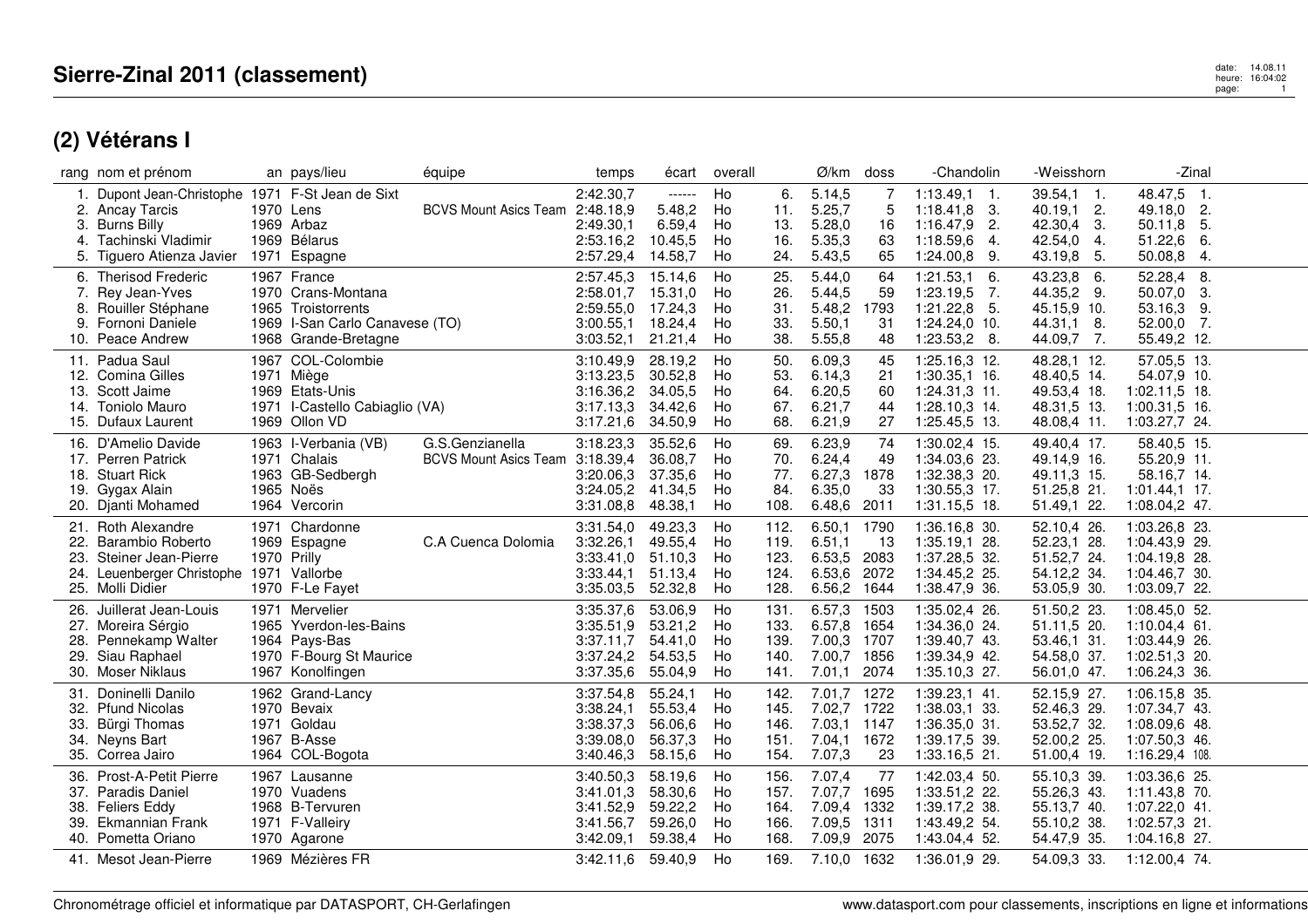|     | rang nom et prénom                       |             | an pays/lieu               | équipe | temps               | écart | overall |      | Ø/km doss   |      | -Chandolin      | -Weisshorn     | -Zinal          |  |
|-----|------------------------------------------|-------------|----------------------------|--------|---------------------|-------|---------|------|-------------|------|-----------------|----------------|-----------------|--|
|     | 42. Dubosson Pierre-Yves                 |             | 1971 Monthey               |        | 3:42.44,5 1:00.13,8 |       | Ho      | 171. | 7.11,1      | 1283 | 1:38.25,9 35.   | 55.59,2 46.    | 1:08.19,4 50.   |  |
|     | 43. Guex Stéphane                        |             | 1969 Ollon VD              |        | 3:44.19.0 1:01.48.3 |       | Ho      | 179. | 7.14,1 1428 |      | 1:46.38,9 72.   | 54.56,0 36.    | $1:02.44,1$ 19. |  |
|     | 44. Mayer Johannes                       |             | 1965 Bonaduz               |        | 3:44.32,1 1:02.01,4 |       | Ho      | 180. | 7.14,5 1620 |      | 1:41.46,1 47.   | 55.16,8 42.    | 1:07.29,2 42.   |  |
| 45. | Dupraz Marc                              |             | 1969 St-George             |        | 3:46.00,8 1:03.30,1 |       | Ho      | 186. | 7.17,4      | 1293 | 1:40.37,7 46.   | 56.16,6 49.    | 1:09.06,5 53.   |  |
|     | 46. Badoux Patrick                       | 1968 Bex    |                            |        | 3:46.25,8 1:03.55,1 |       | Ho      | 188. | 7.18,2 1029 |      | 1:44.12,6 57.   | 55.26,9 44.    | 1:06.46,3 38.   |  |
|     | 47. Ortelli Thierry                      |             | 1970 Carouge GE            |        | 3:46.37,9 1:04.07,2 |       | Ho      | 189. | 7.18,6      | 1688 | 1:44.00,7 56.   | 56.04,6 48.    | 1:06.32,6 37.   |  |
|     | 48. Sterren Quirin                       |             | 1965 Eischoll              |        | 3:47.26,3 1:04.55,6 |       | Ho      | 191. | 7.20,2 1876 |      | 1:40.37,6 45.   | 56.33,7 52.    | $1:10.15,0$ 62. |  |
| 49. | Rondags Daniel                           |             | 1970 F-Gex                 |        | 3:47.38,1 1:05.07,4 |       | Ho      | 192. | 7.20,5 1785 |      | 1:45.15,0 63.   | 55.14,9 41.    | 1:07.08,2 39.   |  |
| 50. | Kippel Flavian                           |             | 1967 Leuk Stadt            |        | 3:47.56,4 1:05.25,7 |       | Ho      | 196. | 7.21,1 1512 |      | 1:38.04,1 34.   | 55.50,5 45.    | 1:14.01,8 87.   |  |
|     | 51. Sartoni Raphael                      |             | 1969 Choëx                 |        | 3:48.10,9 1:05.40,2 |       | Ho      | 198. | 7.21,6 2101 |      | 1:46.19,4 69.   | 56.28,1 50.    | 1:05.23,4 33.   |  |
|     |                                          |             |                            |        |                     |       |         |      |             |      |                 |                |                 |  |
|     | 52. Geydet Fabrice                       |             | 1971 Genève                |        | 3:49.19,2 1:06.48,5 |       | Ho      | 200. | 7.23,8      | 1388 | 1:39.15,9 37.   | 56.44,3 53.    | 1:13.19.0 82.   |  |
| 53. | <b>Schilt Stephane</b>                   |             | 1970 Echandens-Denges      |        | 3:50.10,0 1:07.39,3 |       | Ho      | 208. | 7.25,4 2029 |      | 1:45.19,2 64.   | 57.14,4 57.    | 1:07.36,4 44.   |  |
| 54. | <b>Gauthier Gerard</b>                   |             | 1969 Le Cerneux-Péquignot  |        | 3:50.25,3 1:07.54,6 |       | Ho      | 209. | 7.25,9 1371 |      | 1:44.41,4 61.   | 56.30,3 51.    | 1:09.13,6 54.   |  |
| 55. | Zeller Peter                             |             | 1965 Weissenburg           |        | 3:50.30,2 1:07.59,5 |       | Ho      | 210. | 7.26,1 1997 |      | 1:47.32,3 77.   | 57.46,2 60.    | 1:05.11,7 32.   |  |
|     | 56. Booth Vincent                        |             | 1963 GB-Wilmslow           |        | 3:52.05,0 1:09.34,3 |       | Ho      | 217. | 7.29,1 1111 |      | 1:46.20,4 70.   | 1:00.47,5 90.  | $1:04.57,1$ 31. |  |
|     | 57. Bonvin Jean-Charles                  |             | 1970 Ollon VD              |        | 3:52.09.1 1:09.38.4 |       | Ho      | 218. | 7.29,3 1108 |      | 1:39.17,9 40.   | 58.44,9 69.    | 1:14.06,3 88.   |  |
| 58. | Fort José                                |             | 1968 La Chaux-du-Milieu    |        | 3:52.10,0 1:09.39,3 |       | Ho      | 219. | 7.29,3 1346 |      | 1:47.20,3 76.   | 57.07,5 55.    | 1:07.42,2 45.   |  |
| 59. | Frund Sébastien                          |             | 1970 Vicques               |        | 3:53.16.0 1:10.45.3 |       | Ho      | 224. | 7.31,4 1361 |      | 1:50.30,4 94.   | 56.55,0 54.    | 1:05.50,6 34.   |  |
| 60. | Duport Pascal                            |             | 1969 Avully                |        | 3:53.44,4 1:11.13,7 |       | Ho      | 229. | 7.32,4 1292 |      | 1:44.28,1 59.   | 59.35,4 78.    | 1:09.40,9 58.   |  |
|     | 61. Cavadini Enrico                      |             | 1968 Bellinzona            |        | 3:53.45,9 1:11.15,2 |       | Ho      | 230. | 7.32,4 1173 |      | 1:44.26,2 58.   | 58.11,0 64.    | 1:11.08,7 66.   |  |
|     | 62. Schnegg Serge                        |             | 1965 Yvonand               |        | 3:53.54,9 1:11.24,2 |       | Ho      | 231. | 7.32,7 1839 |      | 1:45.39,1 66.   | 58.49,4 70.    | 1:09.26,4 55.   |  |
| 63. | Green Shane                              |             | 1964 GB-West Yorkshire     |        | 3:54.03,7 1:11.33,0 |       | Ho      | 234. | 7.33,0 2130 |      | 1:43.21,5 53.   | 59.13,4 72.    | 1:11.28,8 68.   |  |
|     | 64. Piffero Giardino                     |             | 1967 Suisse                |        | 3:54.09.4 1:11.38.7 |       | Ho      | 235. | 7.33,2      | 66   | 1:44.00,1 55.   | 57.28,1 58.    | 1:12.41,2 79.   |  |
|     |                                          |             |                            |        |                     |       |         |      |             |      |                 |                |                 |  |
| 65. | <b>Foster Dale</b>                       |             | 1971 GB-Leeds              |        | 3:54.29,1 1:11.58,4 |       | Ho      | 239. | 7.33,8 1347 |      | 1:45.26,4 65.   | 1:00.30,7 87.  | 1:08.32,0 51.   |  |
| 66. | Weissinger Tobias                        |             | 1970 D-Stuttgart Steckfeld |        | 3:54.46,9 1:12.16,2 |       | Ho      | 242. | 7.34,4      | 1972 | 1:46.52,4 74.   | 57.11,9 56.    | 1:10.42,6 64.   |  |
|     | 67. Recher Olivier                       | 1969 Prilly |                            |        | 3:55.01,4 1:12.30,7 |       | Ho      | 244. | 7.34,8 2079 |      | 1:41.52,2 48.   | 1:02.39,7 105. | 1:10.29,5 63.   |  |
| 68. | Carrupt Stéphane                         |             | 1965 Conthey               |        | 3:55.27,6 1:12.56,9 |       | Ho      | 251. | 7.35,7 1167 |      | 1:41.52,5 49.   | 58.34,2 66.    | 1:15.00,9 95.   |  |
|     | 69. Klauer Uwe                           |             | 1968 D-Denzlingen          |        | 3:56.46,7 1:14.16,0 |       | Ho      | 257. | 7.38,2 1515 |      | 1:47.50,1 80.   | 57.52,1 62.    | 1:11.04,5 65.   |  |
| 70. | Adatte Michel                            |             | 1964 Asuel                 |        | 3:56.50,5 1:14.19,8 |       | Ho      | 259. | 7.38,4 1008 |      | 1:40.17.2 44.   | 59.22,1 76.    | 1:17.11,2 110.  |  |
|     | 71. Petite Xavier                        |             | 1970 Arconciel             |        | 3:56.53,7 1:14.23,0 |       | Ho      | 264. | 7.38,5 1720 |      | 1:48.25,7 84.   | 58.37,7 67.    | 1:09.50,3 59.   |  |
|     | 72. Baldan Marco                         |             | 1963 Genève                |        | 3:58.36,5 1:16.05,8 |       | Ho      | 274. | 7.41,8 1033 |      | 1:49.13,1 87.   | 1:01.09,9 93.  | 1:08.13,5 49.   |  |
|     | 73. Giller Jérôme                        |             | 1969 Vuadens               |        | 3:58.36,7 1:16.06,0 |       | Ho      | 275. | 7.41,8 1396 |      | 1:48.10.7 83.   | 58.32,2 65.    | 1:11.53,8 72.   |  |
|     | 74. Cherek Uwe                           |             | 1968 D-Hamburg             |        | 4:00.08,2 1:17.37,5 |       | Ho      | 286. | 7.44,7 1183 |      | $1:42.11,6$ 51. | 58.41,5 68.    | 1:19.15,1 126.  |  |
|     | 75. Lowery Adrian                        |             | 1970 GB-London             |        | 4:00.27.3 1:17.56.6 |       | Ho      | 288. | 7.45,3 1576 |      | 1:51.13,6 100.  | 59.14,0 73.    | 1:09.59,7 60.   |  |
|     | 76. Reymond Jean-Louis                   |             | 1963 Bulle                 |        | 4:01.37,1 1:19.06,4 |       | Ho      | 295. | 7.47,6 1768 |      | 1:51.09,4 98.   | 1:00.50,7 91.  | 1:09.37,0 57.   |  |
|     |                                          |             |                            |        |                     |       |         |      |             |      |                 |                |                 |  |
|     | 77. Despland Jean-Philippe 1967 Lausanne |             |                            |        | 4:01.53,5 1:19.22,8 |       | Ho      | 298. | 7.48,1      | 1262 | 1:44.28,4 60.   | 59.54,7 80.    | 1:17.30,4 115.  |  |
|     | 78. Egli Daniel                          |             | 1967 Peseux                |        | 4:01.58.8 1:19.28.1 |       | Ho      | 299. | 7.48,3 2058 |      | 1:47.41,9 78.   | 1:00.47,1 89.  | 1:13.29,8 84.   |  |
| 79. | Dufaux Jean-Philippe                     |             | 1964 Chateau-D'Oex         |        | 4:02.03,4 1:19.32,7 |       | Ho      | 302. | 7.48,4 2140 |      | 1:49.17,9 88.   | 1:00.15,9 83.  | 1:12.29,6 77.   |  |
|     | 80. Weller Tilo                          |             | 1968 D-Stuttgart           |        | 4:02.16,2 1:19.45,5 |       | Ho      | 304. | 7.48,9 1974 |      | 1:51.16,6 101.  | 57.54,8 63.    | 1:13.04,8 80.   |  |
|     | 81. Schikof Raimond                      |             | 1965 NL-Oostzaan           |        | 4:02.44,3 1:20.13,6 |       | Ho      | 306. | 7.49,8 1827 |      | 1:48.04,7 82.   | 59.23,6 77.    | 1:15.16,0 98.   |  |
|     | 82. Gevisier Pascal                      |             | 1969 Grand-Lancy           |        | 4:02.44,5 1:20.13,8 |       | Ho      | 307. | 7.49,8      | 1385 | 1:46.28,4 71.   | 1:01.57,9 99.  | 1:14.18.2 89.   |  |
|     |                                          |             |                            |        |                     |       |         |      |             |      |                 |                |                 |  |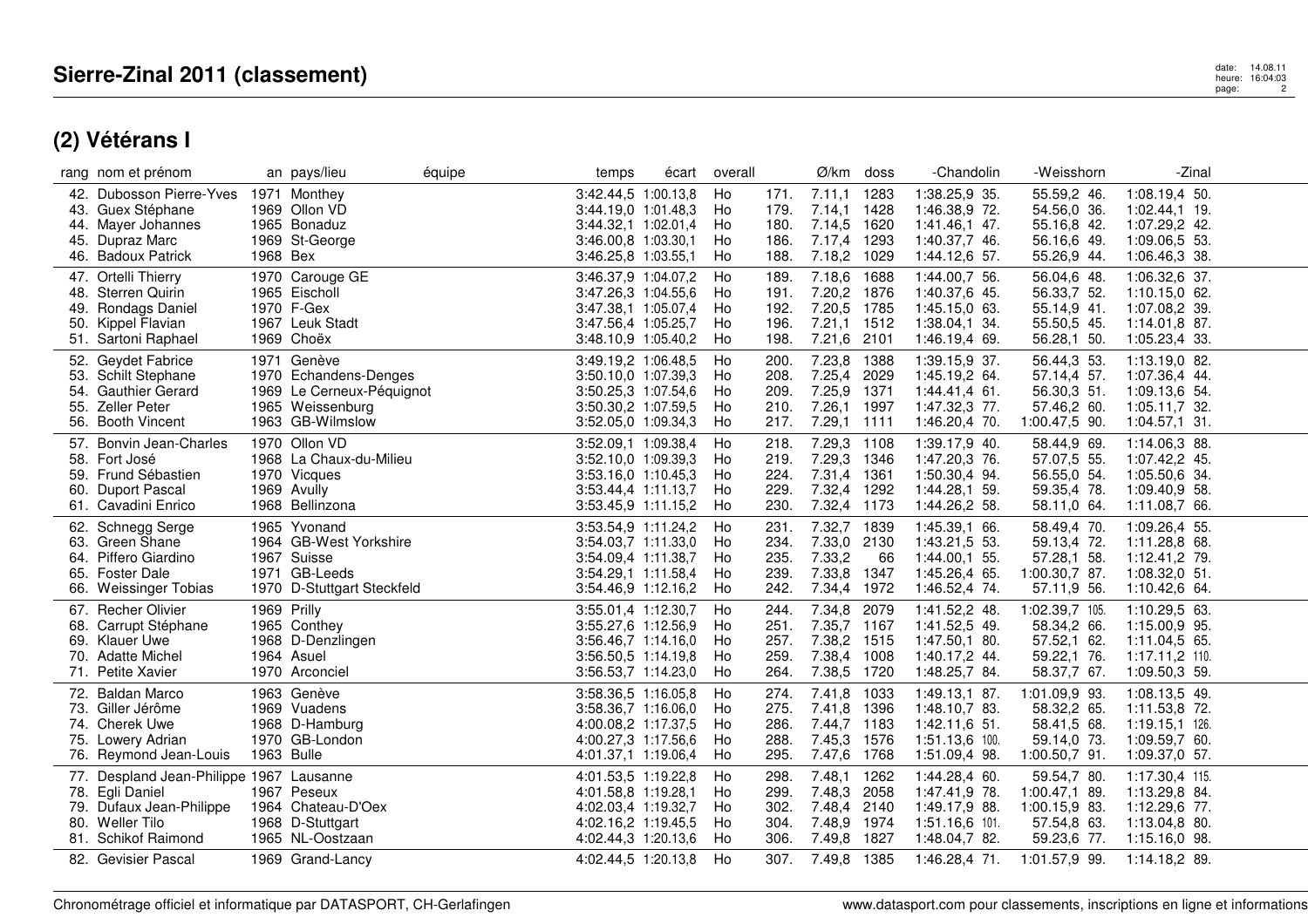# date: 14.08.11<br>heure: 16:04:03 page: 16:04:03 page: 3<br>page: 3

|                   | rang nom et prénom                                                                                                                      | an pays/lieu                                                                                                   | équipe                                    | temps                                                                                                           | écart | overall                    |                                      | Ø/km                                                          | doss                                 | -Chandolin                                                                             | -Weisshorn                                                                               | -Zinal                                                                                 |  |
|-------------------|-----------------------------------------------------------------------------------------------------------------------------------------|----------------------------------------------------------------------------------------------------------------|-------------------------------------------|-----------------------------------------------------------------------------------------------------------------|-------|----------------------------|--------------------------------------|---------------------------------------------------------------|--------------------------------------|----------------------------------------------------------------------------------------|------------------------------------------------------------------------------------------|----------------------------------------------------------------------------------------|--|
| 85.<br>86.        | 83. Bielmann Francis<br>84. Kovar Thomas<br><b>Bassi Davide</b><br><b>Gillard Olivier</b><br>87. Crevoisier Jean                        | 1964 La Roche FR<br>1971 Bassins<br>1969 Sonvico<br>1965 Ollon VD<br>1970 Chexbres                             |                                           | 4:02.46,8 1:20.16,1<br>4:03.07.6 1:20.36.9<br>4:03.22,7 1:20.52,0<br>4:03.39,1 1:21.08,4<br>4:04.17.7 1:21.47.0 |       | Ho<br>Ho<br>Ho<br>Ho<br>Ho | 308.<br>311.<br>315.<br>316.<br>320. | 7.49,8<br>7.50,5 1522<br>7.51,0<br>7.51,5<br>7.52,8           | 1083<br>1047<br>1395<br>2054         | 1:46.17,1 68.<br>1:50.12,2 93.<br>1:52.19,3 106.<br>1:55.06,8 132.<br>1:52.19,2 105.   | 1:02.51,6 108.<br>59.02,7 71.<br>1:01.28,4 96.<br>1:01.20,0 94.<br>59.17,6 74.           | 1:13.38,1 85.<br>1:13.52,7 86.<br>1:09.35,0 56.<br>1:07.12,3 40.<br>1:12.40,9 78.      |  |
| 88.<br>90.<br>90. | Pollmann John<br>89. Freyer Achim<br><b>Michel Dominique</b><br><b>Schulthess Thierry</b><br>92. Gabioud Bernard                        | 1971 Granois (Savièse)<br>1969 Lavigny<br>1966 Sierre<br>1964 La Chaux-de-Fonds<br>1966 Orsières               | <b>CA Sierre DSG</b>                      | 4:04.37,5 1:22.06,8<br>4:04.50,4 1:22.19,7<br>4:04.50.5 1:22.19.8<br>4:04.50,5 1:22.19,8<br>4:04.51,6 1:22.20,9 |       | Ho<br>Ho<br>Ho<br>Ho<br>Ho | 323.<br>326.<br>327.<br>327.<br>329. | 7.53,4<br>7.53,8<br>7.53,8<br>7.53,8 2030<br>7.53,9 1364      | 1739<br>1356<br>2149                 | 1:45.50,0 67.<br>1:52.40,0 110.<br>1:52.41,0 111.<br>1:44.51,8 62.<br>1:49.53,7 92.    | 1:03.59,0 119.<br>1:00.23,9 86.<br>57.33,7 59.<br>1:01.38,0 98.<br>$1:00.21,1$ 85.       | 1:14.48,5 93.<br>$1:11.46,5$ 71.<br>1:14.35,8 91.<br>1:18.20,7 118.<br>1:14.36,8 92.   |  |
| 95.               | 93. Soler David<br>94. De Gol Fabrice<br><b>Stauffer Christophe</b><br>96. Perret Gilles<br>97. Ouvrier-Neyret Edmond 1962 F-St Ferreol | 1968 E-Berga<br>1965 St-Maurice<br>1969 Nyon<br>1963 F-Lantenay                                                |                                           | 4:04.56.5 1:22.25.8<br>4:06.08,8 1:23.38,1<br>4:06.32,9 1:24.02,2<br>4:06.55,4 1:24.24,7<br>4:07.36,1 1:25.05,4 |       | Ho<br>Ho<br>Ho<br>Ho<br>Ho | 330.<br>335.<br>339.<br>341.<br>347. | 7.54,0<br>7.56,4 1230<br>7.57,1<br>7.57,9 1714<br>7.59,2 2025 | 1866<br>1874                         | 1:49.51,5 91.<br>1:53.22,0 115.<br>1:54.02,5 122.<br>1:48.01,2 81.<br>1:53.31,7 118.   | 1:03.31,8 114.<br>59.20,1 75.<br>$1:00.10,5$ 82.<br>1:02.50,0 107.<br>1:02.47,8 106.     | 1:11.33,2 69.<br>1:13.26,7 83.<br>1:12.19,9 76.<br>1:16.04,2 102.<br>$1:11.16,6$ 67.   |  |
|                   | 98. Belvaux Gaétan<br>99. Longchamp Bertrand<br>100. Gauthier Pierre<br>101. Allemand Fabien<br>102. Gomez Carlos                       | 1971 B-Chaumont-Gistoux<br>1969 Chêne-Bourg<br>1965 La Chaux-de-Fonds<br>1969 Monthey<br>1971 Genève           |                                           | 4:08.45.0 1:26.14.3<br>4:09.31,4 1:27.00,7<br>4:10.07,8 1:27.37,1<br>4:10.58,0 1:28.27,3<br>4:10.58,3 1:28.27,6 |       | Ho<br>Ho<br>Ho<br>Ho<br>Ho | 355.<br>358.<br>364.<br>370.<br>371. | 8.01,4<br>8.02,9<br>8.04,1<br>8.05,7<br>8.05,7                | 1064<br>1571<br>1372<br>2048<br>2092 | 1:48.32,2 85.<br>1:56.04,2 141.<br>1:55.03,9 130.<br>1:56.56,7 148.<br>1:56.26,1 143.  | 1:03.59,5 121<br>1:00.18,0 84.<br>57.48,5 61.<br>1:02.03,5 100.<br>1:02.27,9 103.        | 1:16.13,3 106.<br>1:13.09,2 81.<br>1:17.15,4 111.<br>1:11.57,8 73.<br>1:12.04,3 75.    |  |
| 106.              | 103. Taillard Pascal<br>104. Niquille Pascal<br>105. Gugger Francois<br><b>Theux Nicolas</b><br>107. Chenaux Nicolas                    | 1964 Le Noirmont<br>1963 Charmey (Gruyère)<br>1964 Epalinges<br>1969 Martigny<br>1970 Châtonnaye               |                                           | 4:12.07,9 1:29.37,2<br>4:12.09.9 1:29.39.2<br>4:12.13.2 1:29.42.5<br>4:12.52,6 1:30.21,9<br>4:13.03,5 1:30.32,8 |       | Ho<br>Ho<br>Ho<br>Ho<br>Ho | 376.<br>377.<br>378.<br>380.<br>381. | 8.07,9<br>8.08.0<br>8.08.1<br>8.09,4<br>8.09,7                | 1891<br>2136<br>1429<br>1901<br>2107 | 1:50.34,0 95.<br>1:51.05,3 97.<br>1:52.22,9 107.<br>1:46.42,2 73.<br>1:50.56,1 96.     | 1:05.40,6 141.<br>1:04.58,0 132.<br>$1:02.12,1$ 101.<br>1:07.38,1 171.<br>1:03.45,2 116. | 1:15.53,3 101.<br>1:16.06.6 103.<br>1:17.38,2 116.<br>1:18.32,3 120.<br>1:18.22,2 119. |  |
|                   | 108. Zweifel Thierry<br>109. Kiefer Andreas<br>110. Bovard Roland<br>111. Harold John<br>112. Barbezat Roland                           | 1966 Belmont-sur-Lausanne<br>1964 THA-Bangkok<br>1966 Collombey<br>1966 GB-Bangor Gwynedd<br>1968 Colombier NE |                                           | 4:13.21,9 1:30.51,2<br>4:13.28,9 1:30.58,2<br>4:14.40,7 1:32.10,0<br>4:15.40.0 1:33.09.3<br>4:15.45,7 1:33.15,0 |       | Ho<br>Ho<br>Ho<br>Ho<br>Ho | 382.<br>383.<br>387.<br>392.<br>393. | 8.10,3 1155<br>8.10,6<br>8.12,9<br>8.14,8<br>8.15,0           | 1510<br>1123<br>1444<br>1038         | 1:51.53,9 103.<br>1:52.30,2 108.<br>1:58.56,1 162.<br>1:56.47,7 147.<br>1:57.04,3 149. | $1:01.36,0$ 97.<br>59.41,8 79.<br>1:00.37,6 88.<br>1:03.34,1 115.<br>1:03.09,8 109.      | 1:19.52,0 128.<br>1:21.16,9 141.<br>1:15.07,0 97.<br>1:15.18.2 99.<br>1:15.31,6 100.   |  |
|                   | 113. Donnet Christophe<br>114. Boehi Christophe<br>115. Michael Cooper<br>116. Dec Philippe<br>117. Hauck Christian                     | 1971 Magliaso<br>1970 Vevey<br>1963 GB-Wilmslow<br>1965 F-Liebsdorf<br>1970 Fribourg                           |                                           | 4:15.50,3 1:33.19,6<br>4:15.50.9 1:33.20.2<br>4:16.23,4 1:33.52,7<br>4:16.46.0 1:34.15.3<br>4:16.51,9 1:34.21,2 |       | Ho<br>Ho<br>Ho<br>Ho<br>Ho | 394.<br>395.<br>398.<br>401.<br>402. | 8.15,1<br>8.15,1<br>8.16,2<br>8.16,9<br>8.17,1                | 1274<br>1096<br>1637<br>2154<br>1447 | 1:53.41,2 119.<br>1:53.41,7 120.<br>1:52.13,1 104.<br>1:55.41,8 136.<br>2:00.26,0 171. | 1:03.24,6 110.<br>1:03.24,6 110.<br>1:05.30,0 140.<br>1:04.55,2 131.<br>1:01.24,9 95.    | 1:18.44,5 122.<br>1:18.44,6 123.<br>1:18.40,3 121.<br>1:16.09,0 104.<br>1:15.01,0 96.  |  |
|                   | 118. Willemin Alain<br>119. Marro Alain<br>120. Felley Jean-Yves<br>121. Lucas Denis<br>122. Chassot André                              | 1968 Bernex<br>1967 Genève<br>1971 Bramois<br>1968 Montreux<br>1970 Treyvaux                                   | BCVS Mount Asics Team 4:18.22,5 1:35.51,8 | 4:17.04.0 1:34.33.3<br>4:17.40.8 1:35.10.1<br>4:18.25,2 1:35.54,5<br>4:18.30,7 1:36.00,0                        |       | Ho<br>Ho<br>Ho<br>Ho<br>Ho | 405.<br>408.<br>412.<br>413.<br>414. | 8.17,5<br>8.18,7<br>8.20,0<br>8.20,1<br>8.20,3                | 1981<br>1604<br>29<br>1577<br>1180   | 1:56.47,0 146.<br>1:56.44,5 145.<br>1:32.00,1 19.<br>1:49.33,3 89.<br>1:54.43,4 128.   | 1:03.27,7 112.<br>1:05.56,3 146.<br>1:04.42,2 127.<br>1:07.10,5 165.<br>$1:00.00,8$ 81.  | 1:16.49.3 109.<br>1:15.00.0 94.<br>1:41.40,2 266.<br>1:21.41,4 145.<br>1:23.46,5 168.  |  |
|                   | 123. Berteau Lionel                                                                                                                     | 1966 F-Evian les Bains                                                                                         |                                           | 4:18.31.5 1:36.00.8                                                                                             |       | Ho                         | 415.                                 | 8.20,3 1076                                                   |                                      | 1:47.48.5 79.                                                                          | 1:06.58,5 164.                                                                           | 1:23.44,5 167.                                                                         |  |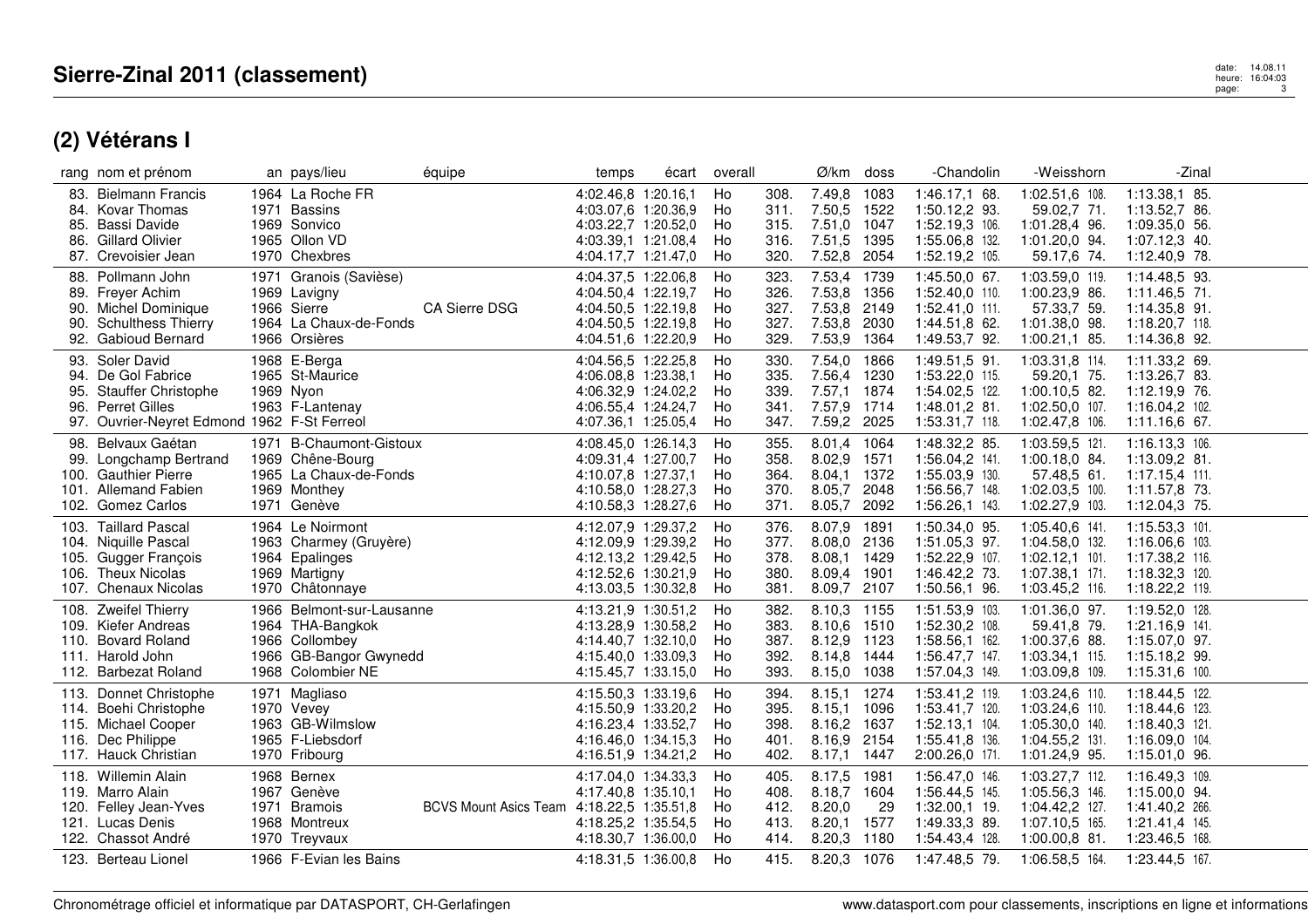|              | rang nom et prénom                                                                                                  |           | an pays/lieu                                                                                                    | équipe | temps                                                                                                           | écart | overall                    |                                      | Ø/km                                                          | doss                                 | -Chandolin                                                                             | -Weisshorn                                                                               | -Zinal                                                                                   |  |
|--------------|---------------------------------------------------------------------------------------------------------------------|-----------|-----------------------------------------------------------------------------------------------------------------|--------|-----------------------------------------------------------------------------------------------------------------|-------|----------------------------|--------------------------------------|---------------------------------------------------------------|--------------------------------------|----------------------------------------------------------------------------------------|------------------------------------------------------------------------------------------|------------------------------------------------------------------------------------------|--|
| 127.         | 124. Anthamatten Olivier<br>125. Deriaz Nicolas<br>126. Hablot Luc<br>Dusaussoy Guillaume<br>128. Perone Dominique  |           | 1966 Villars-sur-Glâne<br>1965 Lausanne<br>1963 F-St Vincent de Mercuze<br>1970 F-Morteau<br>1968 Vésenaz       |        | 4:18.40,2 1:36.09,5<br>4:19.09.6 1:36.38.9<br>4:19.14,5 1:36.43,8<br>4:19.19,9 1:36.49,2<br>4:19.41,3 1:37.10,6 |       | Ho<br>Ho<br>Ho<br>Ho<br>Ho | 416.<br>418.<br>419.<br>420.<br>422. | 8.20,6<br>8.21,6<br>8.21,7 1435<br>8.21,9<br>8.22,6 1713      | 2002<br>1258<br>1297                 | 1:53.00,9 113.<br>1:56.01,6 140.<br>1:54.39,2 124.<br>2:01.08,9 176.<br>1:55.53,0 139. | 1:05.06,5 134.<br>1:05.44,4 142.<br>1:04.11,5 123.<br>1:03.51,9 118.<br>1:07.20,1 168.   | 1:20.32,8 136.<br>1:17.23,6 112.<br>1:20.23,8 135.<br>$1:14.19,1$ 90.<br>1:16.28,2 107.  |  |
| 129.         | Eremia Radu<br>130. Lo Conte Antonio<br>131. Schwander Jean<br>132. Schmidt Thomas<br>133. Magnin Xavier            |           | 1965 Crans-Montana<br>1967 Carouge GE<br>1965 F-Caluire et Cuire<br>1967 D-Tiefengruben<br>1969 Plan-les-Ouates |        | 4:20.21,5 1:37.50,8<br>4:20.48,4 1:38.17,7<br>4:21.51.9 1:39.21.2<br>4:22.42,8 1:40.12,1<br>4:22.57,4 1:40.26,7 |       | Ho<br>Ho<br>Ho<br>Ho<br>Ho | 426.<br>430.<br>435.<br>441.<br>444. | 8.23,9<br>8.24,7<br>8.26,8 1847<br>8.28,4 1838<br>8.28,9      | 1316<br>1567<br>1591                 | 1:56.20,8 142.<br>1:54.40,9 125.<br>1:51.11,9 99.<br>1:58.46,5 159.<br>1:57.47,0 152.  | 1:01.08,4 92.<br>1:09.57,5 198.<br>1:02.30,0 104.<br>1:03.59,2 120.<br>1:05.07,0 135.    | 1:22.52,3 158.<br>1:16.10.0 105.<br>1:28.10,0 203.<br>1:19.57,1 130.<br>1:20.03,4 131.   |  |
|              | 134. Macheret Bernard<br>135. Rémy Fabrice<br>136. Simon Christophe<br>137. Abriel Hugues<br>138. Ghisleni Gabriele |           | 1965 Estavayer-le-Gibloux<br>1962 Gland<br>1965 Echandens-Denges<br>1964 Lausanne<br>1963 Morbio Inferiore      |        | 4:23.57.5 1:41.26.8<br>4:24.02,3 1:41.31,6<br>4:24.11,5 1:41.40,8<br>4:24.40,4 1:42.09,7<br>4:25.01,9 1:42.31,2 |       | Ho<br>Ho<br>Ho<br>Ho<br>Ho | 450.<br>452.<br>455.<br>458.<br>461. | 8.30,8<br>8.31,0<br>8.31,3<br>8.32,2 1004<br>8.32,9           | 1586<br>1763<br>1863<br>1390         | 1:52.55,1 112.<br>1:53.54,2 121.<br>1:55.47,8 138.<br>1:55.31,8 134.<br>1:55.43,8 137. | 1:05.51,9 143.<br>1:05.54,7 145.<br>1:05.26,8 138.<br>1:04.47,0 128.<br>1:06.45,8 160.   | 1:25.10.5 184.<br>1:24.13,4 174.<br>1:22.56,9 160.<br>1:24.21,6 176.<br>1:22.32,3 151.   |  |
|              | 139. Pilotti Fulvio<br>140. Guiffault René<br>141. Krebs Daniel<br>142. Singh Anant<br>143. Joerg Philippe          |           | 1964 Porrentruy<br>1966 Romanel-sur-Lausanne<br>1962 Savigny<br>1970 Pully<br>1967 Troinex                      |        | 4:25.02,3 1:42.31,6<br>4:25.19,0 1:42.48,3<br>4:25.23,0 1:42.52,3<br>4:25.23,6 1:42.52,9<br>4:25.41,7 1:43.11,0 |       | Ho<br>Ho<br>Ho<br>Ho<br>Ho | 462.<br>469.<br>470.<br>471.<br>475. | 8.32,9<br>8.33,5<br>8.33,6<br>8.33,6<br>8.34,2                | 2099<br>1430<br>1524<br>1865<br>1498 | 1:51.27,2 102.<br>1:55.38,8 135.<br>1:48.51,6 86.<br>1:58.01,8 155.<br>2:00.36,2 172.  | 1:04.53,7 129.<br>1:05.29,3 139.<br>1:04.19,0 125.<br>1:03.51,0 117.<br>1:05.00,6 133.   | 1:28.41,4 206.<br>1:24.10,9 173.<br>1:32.12,4 227.<br>1:23.30,8 165.<br>1:20.04,9 132.   |  |
|              | 144. Zanetti Denny<br>145. Campana Pascal<br>146. Hirtner Markus<br>147. Lobet Dominique<br>148. Fluckiger Philippe |           | 1970 Cadro<br>1970 Sala Capriasca<br>1966 Küssnacht am Rigi<br>1964 B-Marche-en-Famenne<br>1964 Bevaix          |        | 4:25.54,5 1:43.23,8<br>4:25.55,0 1:43.24,3<br>4:25.59.0 1:43.28.3<br>4:26.18,2 1:43.47,5<br>4:26.23,6 1:43.52,9 |       | Ho<br>Ho<br>Ho<br>Ho<br>Ho | 480.<br>481.<br>483.<br>486.<br>487. | 8.34,6<br>8.34,6<br>8.34,8 1462<br>8.35,4<br>8.35,6           | 1991<br>2087<br>1568<br>2015         | 1:53.27,6 117.<br>2:02.21,6 187.<br>1:57.33,2 151.<br>2:04.36,7 202.<br>1:52.39,5 109. | 1:10.00,6 199.<br>1:06.09,5 151.<br>1:05.53,8 144.<br>1:04.13,4 124.<br>1:06.11,8 153.   | 1:22.26,3 149.<br>1:17.23,9 113.<br>1:22.32,0 150.<br>1:17.28,1 114.<br>1:27.32,3 198.   |  |
|              | 149. Fohal Jean-Luc<br>150. Meignen Olivier<br>151. Loor Patrice<br>152. De Pascali Alberto<br>153. Baret Marc      |           | 1965 B-Ath<br>1967 F-Paris<br>1968 Uitikon Waldegg<br>1971 Bretigny-sur-Morrens<br>1964 F-Kembs                 |        | 4:27.04,8 1:44.34,1<br>4:27.42,4 1:45.11,7<br>4:28.00,6 1:45.29,9<br>4:28.01,5 1:45.30,8<br>4:28.01,8 1:45.31,1 |       | Ho<br>Ho<br>Ho<br>Ho<br>Ho | 491.<br>496.<br>497.<br>498.<br>499. | 8.36,9<br>8.38,1<br>8.38,7 1573<br>8.38,7<br>8.38,7           | 1343<br>1626<br>2010<br>1040         | 1:58.30,0 158<br>1:57.51,5 153.<br>1:58.04,2 156.<br>2:01.38,9 181.<br>2:03.53,9 194.  | 1:05.17,9 136.<br>1:06.44,6 159.<br>$1:07.12,3$ 167.<br>1:06.01,9 149.<br>1:05.18,4 137. | 1:23.16,9 164.<br>1:23.06,3 161.<br>1:22.44,1 157.<br>1:20.20,7 134.<br>1:18.49,5 124.   |  |
|              | 154. Simon Marc<br>155. Ethenoz Stéphane<br>156. Python Benoit<br>157. Clerc Olivier<br>158. Zeier Michael          |           | 1970 Conthey<br>1969 Carrouge VD<br>1963 Lens<br>1971 Choëx<br>1968 GB-London                                   |        | 4:28.10,9 1:45.40,2<br>4:28.29.7 1:45.59.0<br>4:28.36,8 1:46.06,1<br>4:28.53.3 1:46.22.6<br>4:28.54,2 1:46.23,5 |       | Ho<br>Ho<br>Ho<br>Ho<br>Ho | 500.<br>504.<br>506.<br>509.<br>510. | 8.39,0<br>8.39,6 1319<br>8.39,8 2116<br>8.40,4<br>8.40,4 1993 | 1864<br>2141                         | 2:04.35,3 200.<br>1:59.05,9 166.<br>2:00.53,0 174.<br>1:54.41,5 126.<br>1:55.23,9 133. | 1:04.38,5 126.<br>1:06.51,4 162.<br>1:07.24,4 170.<br>1:09.44,0 195.<br>1:09.35,1 191.   | $1:18.57,1$ 125.<br>1:22.32,4 152.<br>1:20.19,4 133.<br>1:24.27,8 177.<br>1:23.55,2 170. |  |
| 159.<br>160. | Fontanella Paolo<br>Bacciarini Emanuele<br>161. van Den Broek Jo<br>162. Durita Zolika<br>163. Bizot Philippe       | 1962 Etoy | 1968 Gerra Piano<br>1966 B-Beerse<br>1964 B-Enghien<br>1965 F-La Celle St Cloud                                 |        | 4:29.01,4 1:46.30,7<br>4:29.03.7 1:46.33.0<br>4:29.15.0 1:46.44.3<br>4:29.15,4 1:46.44,7<br>4:29.21,5 1:46.50,8 |       | Ho<br>Ho<br>Ho<br>Ho<br>Ho | 511.<br>514.<br>515.<br>516.<br>517. | 8.40,6<br>8.40,7<br>8.41.1<br>8.41.1<br>8.41,3                | 1345<br>1026<br>1933<br>1296<br>1090 | 1:58.52,7 161.<br>2:01.16.6 179.<br>2:08.51,6 221.<br>1:58.56,9 163.<br>1:59.34,1 169. | 1:08.38,6 184.<br>1:06.26,3 157.<br>1:02.24,8 102.<br>1:06.20,7 155.<br>1:06.54,7 163.   | 1:21.30,1 143.<br>1:21.20.8 142.<br>1:17.58,6 117.<br>1:23.57,8 171.<br>1:22.52,7 159.   |  |
|              | 164. Kuenzi Serge                                                                                                   |           | 1970 F-Neydens                                                                                                  |        | 4:29.38,5 1:47.07,8                                                                                             |       | Ho                         | 518.                                 | 8.41,8 1527                                                   |                                      | 1:59.33,6 168.                                                                         | 1:06.48.9 161.                                                                           | 1:23.16.0 163.                                                                           |  |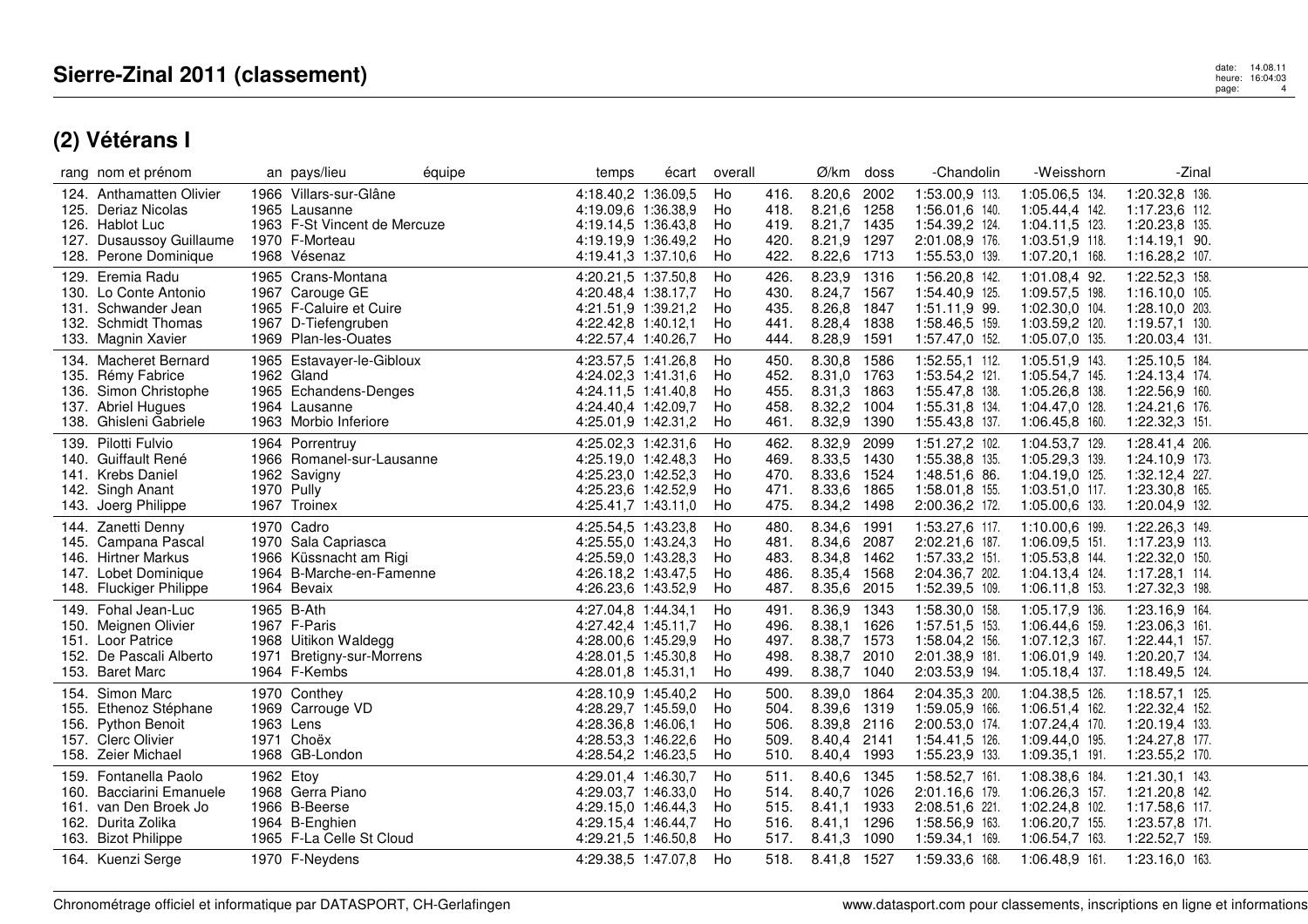| rang nom et prénom                                                                                                                              | équipe<br>an pays/lieu                                                                                 | temps<br>écart                                                                                                  | overall                                                            | Ø/km<br>doss                                                                           | -Chandolin                                                                             | -Weisshorn                                                                               | -Zinal                                                                                 |
|-------------------------------------------------------------------------------------------------------------------------------------------------|--------------------------------------------------------------------------------------------------------|-----------------------------------------------------------------------------------------------------------------|--------------------------------------------------------------------|----------------------------------------------------------------------------------------|----------------------------------------------------------------------------------------|------------------------------------------------------------------------------------------|----------------------------------------------------------------------------------------|
| Descuves Jean-Paul<br>165.<br>166. Lerouzic Laurent<br><b>Carle Philippe</b><br>167.<br>Carrel-Schifferli Serge<br>168.<br>169. Decarli Stefano | 1963 Broc<br>1971 F-Saint etienne de fontbellon<br>1962 Chermignon<br>1970 Zinal<br>1964 I-Trento (TN) | 4:30.19,5 1:47.48,8<br>4:30.42,9 1:48.12,2<br>4:30.43,5 1:48.12,8<br>4:31.29,8 1:48.59,1<br>4:31.30,0 1:48.59,3 | Ho<br>521.<br>526.<br>Ho<br>527.<br>Ho<br>539.<br>Ho<br>Ho<br>540. | 8.43,2<br>1259<br>8.43,9<br>1552<br>8.43,9<br>1159<br>8.45,4<br>1163<br>1242<br>8.45,4 | 2:04.54,7 204.<br>1:59.05,2 165.<br>2:01.48,7 182.<br>1:49.33,7 90.<br>1:54.41,7 127.  | 1:05.58,4 147.<br>1:08.30,0 181.<br>1:08.00,3 176.<br>1:11.17,9 210.<br>1:04.09,5 122.   | 1:19.26,4 127.<br>1:23.07.7 162.<br>1:20.54,5 138.<br>1:30.38,2 222.<br>1:32.38,8 229. |
| <b>Caroff Philippe</b><br>170.<br>171. Métrailler Bernard<br><b>Voisard Philippe</b><br>172.<br>173.<br>Longet Pascal<br>174. Sainz Jose Eliseo | 1963 REU-Sainte Clotilde<br>1965 Monthey<br>1967 Attalens<br>1970 Morrens VD<br>1964 Lens              | 4:31.41,9 1:49.11,2<br>4:31.48,4 1:49.17,7<br>4:31.55,9 1:49.25,2<br>4:32.06,0 1:49.35,3<br>4:32.06,2 1:49.35,5 | Ho<br>543.<br>545.<br>Ho<br>547.<br>Ho<br>Ho<br>551.<br>Ho<br>552. | 8.45,8<br>1161<br>8.46,0<br>1633<br>1949<br>8.46,3<br>2073<br>8.46.6<br>2118<br>8.46,6 | 2:04.13,1 198.<br>1:59.38,5 170.<br>2:03.53,1 193.<br>1:53.25,1 116.<br>2:01.11,5 177. | 1:06.23,2 156.<br>1:06.06,3 150.<br>1:06.32,3 158.<br>1:09.36,8 194.<br>1:07.21,1 169.   | 1:21.05,6 139.<br>1:26.03,6 189.<br>1:21.30,5 144.<br>1:29.04,1 210.<br>1:23.33,6 166. |
| 175. Liechti Yves<br>176. Emery Stephane<br>Egger Olivier<br>177.<br>178. Müller Marc-Olivier<br>179. Coppola Laurent                           | 1965 Poliez-Pittet<br>1969 Massongex<br>1969 Le Mont-sur-Lausanne<br>1971 Savagnier<br>1971 F-Cessy    | 4:32.33,6 1:50.02,9<br>4:32.34,2 1:50.03,5<br>4:33.16.4 1:50.45.7<br>4:33.17,4 1:50.46,7<br>4:33.25,7 1:50.55,0 | Ho<br>559.<br>560.<br>Ho<br>565.<br>Ho<br>566.<br>Ho<br>Ho<br>567. | 8.47,5<br>1562<br>8.47,5<br>1313<br>8.48,9<br>1307<br>8.48,9<br>1662<br>8.49,2<br>1204 | 2:02.15,0 185.<br>1:47.01,0 75.<br>1:59.03,0 164.<br>2:03.15,4 191.<br>2:03.14,7 190.  | 1:07.38,8 172.<br>1:10.04,7 200.<br>1:06.20,0 154.<br>1:07.47,2 173.<br>1:08.13,1 178.   | 1:22.39,8 155.<br>1:35.28,5 242.<br>1:27.53,4 201.<br>1:22.14,8 148.<br>1:21.57,9 147. |
| Destraz Hervé<br>180.<br>Reis Antonio<br>181.<br>Gosselin Robert<br>182.<br>183. Leuba Frédéric<br>184. Noirjean Frederic                       | 1971 Savigny<br>1966 Gland<br>1966 B-Flobecq<br>1970 Genève<br>1969 Colombier NE                       | 4:34.11,9 1:51.41,2<br>4:35.09,6 1:52.38,9<br>4:35.16,3 1:52.45,6<br>4:35.17,7 1:52.47,0<br>4:35.31,6 1:53.00,9 | Ho<br>575.<br>578.<br>Ho<br>579.<br>Ho<br>Ho<br>580.<br>582.<br>Ho | 8.50,7<br>1263<br>8.52,5<br>1760<br>8.52,7<br>1410<br>8.52,8<br>2096<br>8.53,2<br>1676 | 1:54.44,3 129.<br>2:04.18,6 199.<br>2:07.57,9 217.<br>2:01.14.1 178.<br>2:04.10,9 195. | 1:03.30,1 113.<br>1:08.13,8 179.<br>1:06.10,6 152.<br>1:07.57,2 175.<br>1:08.39,0 185.   | 1:35.57,5 246.<br>1:22.37,2 154.<br>1:21.07,8 140.<br>1:26.06,4 190.<br>1:22.41,7 156. |
| 185. Glur Adrian<br>186. Molles Alexandre<br><b>Boucard Serge</b><br>187.<br>188.<br>Lemma Fabrizio<br>Benedetti Angel<br>189.                  | 1963 Oberwil BL<br>1971 Losone<br>1965 Morges<br>1971 Villars-sur-Ollon<br>1963 F-Sallanches           | 4:35.42,0 1:53.11,3<br>4:35.49,7 1:53.19,0<br>4:36.01.5 1:53.30.8<br>4:37.02,3 1:54.31,6<br>4:37.41,3 1:55.10,6 | 583.<br>Ho<br>Ho<br>584.<br>585.<br>Ho<br>Ho<br>590.<br>Ho<br>596. | 8.53,6<br>1405<br>8.53,8<br>1643<br>8.54,2 2007<br>8.56,2<br>1548<br>8.57,4<br>1067    | 2:04.12,3 197.<br>2:05.58,5 208.<br>1:58.24,3 157.<br>2:00.36,4 173.<br>2:01.32,1 180. | 1:05.58,5 148.<br>1:09.56,4 197.<br>1:10.40,1 206.<br>1:09.15,0 190.<br>1:07.10,8 166.   | 1:25.31,2 185.<br>1:19.54,8 129.<br>1:26.57,1 194.<br>1:27.10,9 196.<br>1:28.58,4 209. |
| 190. Hiltpold Yves<br>Schlager Dietmar<br>191.<br><b>Maury Philippe</b><br>192.<br><b>Perler Paul</b><br>193.<br>194. Kennoudi Yklef            | 1971 Grand-Lancy<br>1966 D-Karlsruhe<br>1970 Onex<br>1963 Visp<br>1966 F-Cran Gevrier                  | 4:37.46,9 1:55.16,2<br>4:37.50,9 1:55.20,2<br>4:37.51,1 1:55.20,4<br>4:38.26,5 1:55.55,8<br>4:39.57,3 1:57.26,6 | Ho<br>598.<br>599.<br>Ho<br>Ho<br>600.<br>603.<br>Ho<br>Ho<br>608. | 8.57,6<br>1457<br>1832<br>8.57,7<br>8.57,7<br>1618<br>8.58,9<br>1712<br>1509<br>9.01,8 | 1:59.28,9 167.<br>1:56.30,7 144.<br>2:03.15,4 191.<br>2:05.34,5 206.<br>2:02.23,7 188. | 1:08.01,5 177.<br>1:04.54,4 130.<br>1:10.21,8 203.<br>1:08.46,2 186.<br>1:13.46,8 228.   | 1:30.16,5 216.<br>1:36.25,8 247.<br>1:24.13,9 175.<br>1:24.05.8 172.<br>1:23.46,8 169. |
| Wiblé André<br>195.<br><b>Bischoff Marc</b><br>196.<br>197. Saurin Pierre-Alain<br>Jean-Mairet Michel<br>198.<br>199. Bontemps Luc              | 1969 Cartigny<br>1963 Lonay<br>1971 F-Evian les Bains<br>1962 Peseux<br>1962 B-Nettinne                | 4:40.11,6 1:57.40,9<br>4:40.11,9 1:57.41,2<br>4:40.14,1 1:57.43,4<br>4:40.47.6 1:58.16.9<br>4:41.52,6 1:59.21,9 | Ho<br>611.<br>612.<br>Ho<br>Ho<br>613.<br>Ho<br>618.<br>623.<br>Ho | 9.02,3<br>1978<br>9.02,3<br>1087<br>9.02,3<br>1811<br>9.03,4<br>1494<br>9.05,5<br>1105 | 2:06.11,1 210.<br>2:06.06,6 209.<br>1:57.56,4 154.<br>2:04.40,0 203.<br>2:12.07,3 235. | 1:08.51,8 188.<br>1:07.48.3 174.<br>1:14.15,9 237.<br>$1:08.18,1$ 180.<br>1:08.51,2 187. | 1:25.08,7 183.<br>1:26.17,0 191.<br>1:28.01,8 202.<br>1:27.49,5 200.<br>1:20.54,1 137. |
| <b>Kornfeind Beat</b><br>200.<br><b>Hoste Peter</b><br>201.<br><b>Glauser Anthony</b><br>202.<br>De Vallière Serge<br>203.<br>204. Pict Charles | 1969 Interlaken<br>1962 B-Beveren-Waas<br>1970 Gerra Piano<br>1962 Chardonne<br>1968 Onex              | 4:42.02,9 1:59.32,2<br>4:43.24,5 2:00.53,8<br>4:45.16.3 2:02.45.6<br>4:45.30,5 2:02.59,8<br>4:45.51,4 2:03.20,7 | 624.<br>Ho<br>629.<br>Ho<br>635.<br>Ho<br>637.<br>Ho<br>Ho<br>639. | 9.05,9<br>2068<br>9.08,5<br>1471<br>9.12,1<br>1404<br>9.12,5<br>1237<br>9.13,2<br>2026 | 2:03.03,8 189.<br>1:58.47,5 160.<br>2:10.53,6 228.<br>2:01.52,3 183.<br>2:01.01,7 175. | 1:09.05.0 189.<br>1:10.35,2 205.<br>1:09.35,3 192.<br>1:13.00,7 222.<br>1:11.52,8 214.   | 1:29.54,1 213.<br>1:34.01,8 235.<br>1:24.47,4 180.<br>1:30.37,5 221.<br>1:32.56,9 231. |
| 205. Ribordy Laurent                                                                                                                            | 1964 Martigny                                                                                          | 4:46.27,0 2:03.56,3                                                                                             | Ho<br>642.                                                         | 9.14,4 6225                                                                            | 2:11.40,6 230.                                                                         | 1:10.14,8 202.                                                                           | 1:24.31,6 178.                                                                         |

Chronométrage officiel et informatique par DATASPORT, CH-Gerlafingen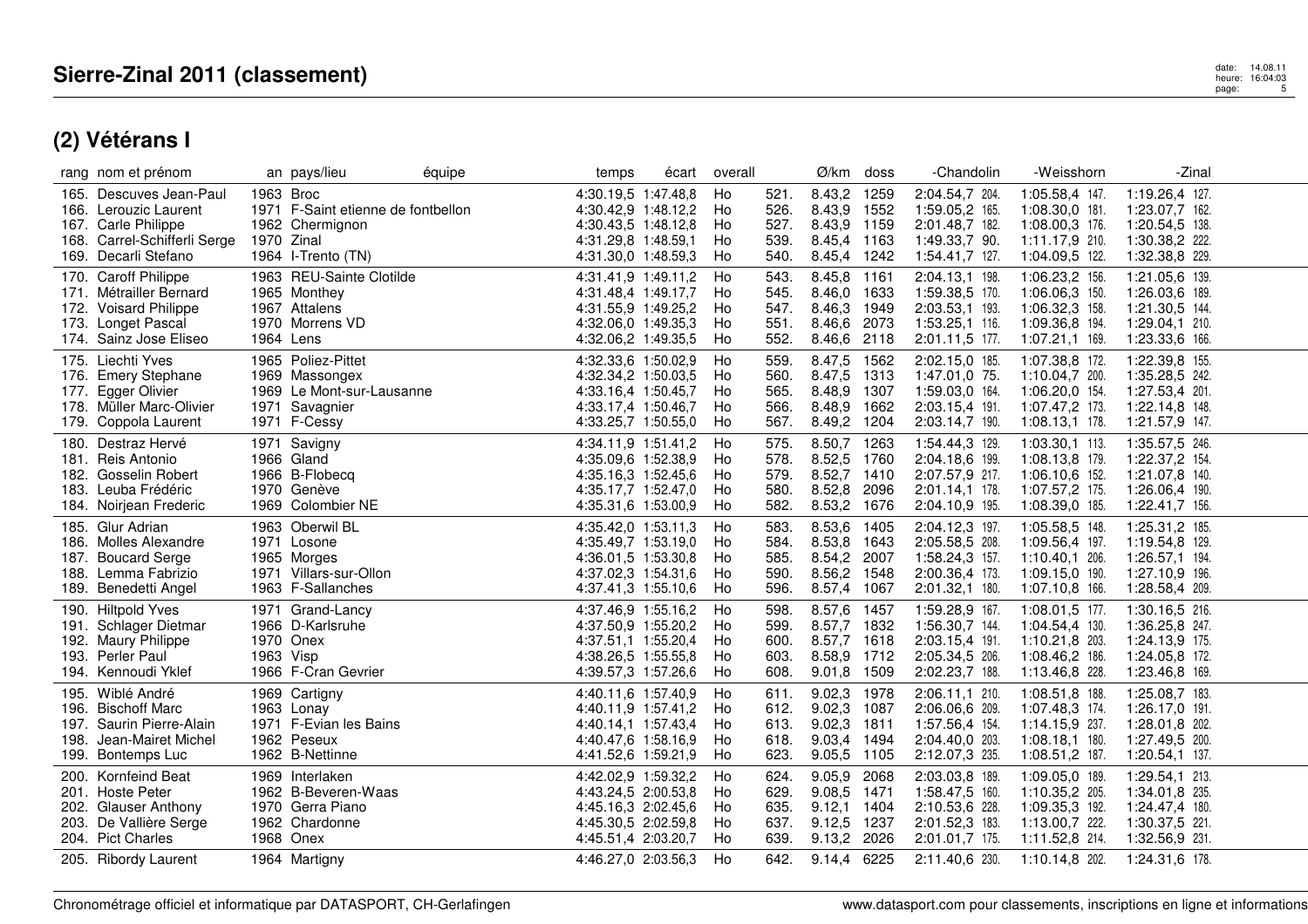|                      | rang nom et prénom                                                                                                |           | an pays/lieu                                                                                 | équipe       | temps                                                                                                           | écart | overall                    |                                      | Ø/km                                                                    | doss         | -Chandolin                                                                             | -Weisshorn                                                                             | -Zinal                                                                                 |  |
|----------------------|-------------------------------------------------------------------------------------------------------------------|-----------|----------------------------------------------------------------------------------------------|--------------|-----------------------------------------------------------------------------------------------------------------|-------|----------------------------|--------------------------------------|-------------------------------------------------------------------------|--------------|----------------------------------------------------------------------------------------|----------------------------------------------------------------------------------------|----------------------------------------------------------------------------------------|--|
| 208.<br>209.         | 206. Guignard Nils<br>207. Zaccagni Andrea<br>Monney Laurent<br><b>Titze Patrick</b><br>210. Beauval Alex         | 1970 Sion | 1967 Colombier NE<br>1966 I-Ballabio (LC)<br>1970 F-Cruseilles<br>1967 Nyon                  | POL. Pagnona | 4:46.55,4 2:04.24,7<br>4:47.57,3 2:05.26,6<br>4:48.15,2 2:05.44,5<br>4:48.47,4 2:06.16,7<br>4:48.49,6 2:06.18,9 |       | Ho<br>Ho<br>Ho<br>Ho<br>Ho | 648.<br>654.<br>656.<br>660.<br>661. | 9.15,3<br>9.17,3 1990<br>9.17,9 1645<br>9.18,9 1908<br>9.19,0 1054      | 1431         | 2:08.11,1 219.<br>2:13.49,6 244.<br>2:10.44,7 227.<br>2:04.36.1 201.<br>2:07.02,9 211. | 1:13.41,9 227.<br>1:11.31,5 212.<br>1:11.38,4 213.<br>1:17.30,3 254.<br>1:12.55,8 220. | 1:25.02,4 182.<br>1:22.36,2 153.<br>1:25.52,1 188.<br>1:26.41,0 192.<br>1:28.50,9 207. |  |
| 211.                 | <b>Bradshaw Carl</b><br>212. Papis Alfredo<br>213. Wils Dirk<br>214. Buschini Jean-Marc<br>215. Longueville Serge |           | 1965 GB-Keighley<br>1966 Noiraigue<br>1969 B-Kasterlee<br>1967 Solothurn<br>1964 B-Etterbeek |              | 4:49.13,3 2:06.42,6<br>4:49.16,6 2:06.45,9<br>4:49.24,2 2:06.53,5<br>4:52.02,5 2:09.31,8<br>4:52.12,7 2:09.42,0 |       | Ho<br>Ho<br>Ho<br>Ho<br>Ho | 664.<br>665.<br>666.<br>682.<br>683. | 9.19,7 1125<br>9.19,8 1694<br>9.20,1 1982<br>9.25,2 1150<br>9.25,5 1572 |              | 2:14.05,5 248.<br>2:02.00,5 184.<br>2:08.04,2 218.<br>2:11.44,5 232.<br>1:57.12,4 150. | 1:13.11,4 223.<br>1:13.26,0 225.<br>1:10.09,8 201.<br>1:12.40,2 217.<br>1:23.49,1 283. | 1:21.56,4 146.<br>1:33.50,1 233.<br>1:31.10,2 223.<br>1:27.37,8 199.<br>1:31.11,2 224. |  |
| 218.                 | 216. Tremouille Alain<br>217. Zanni Dario<br>D'Amico Daniel<br>219. Cametti Yvan<br>220. Hoekzema Olav            |           | 1971 F-Cessy<br>1965 Cologny<br>1965 Prangins<br>1968 Confignon<br>1963 NL-Doorn             |              | 4:52.51,8 2:10.21,1<br>4:53.08,6 2:10.37,9<br>4:54.37,2 2:12.06,5<br>4:55.51,0 2:13.20,3<br>4:55.56,2 2:13.25,5 |       | Ho<br>Ho<br>Ho<br>Ho<br>Ho | 688.<br>690.<br>694.<br>704.<br>705. | 9.26, 8<br>9.27,3 1992<br>9.30,2 1216<br>9.32,6 1153<br>9.32,7 1465     | 1916         | 2:11.47,0 233.<br>2:10.41,1 225.<br>2:02.18,9 186.<br>2:14.24,6 250.<br>2:07.43,3 216. | 1:14.07,7 235.<br>1:14.01,2 231.<br>1:15.28,5 243.<br>1:10.51,6 208.<br>1:10.51,0 207. | 1:26.57,1 194.<br>1:28.26,3 204.<br>1:36.49,8 248.<br>1:30.34,8 220.<br>1:37.21,9 250. |  |
| 223.                 | 221. Bord Pascal<br>222. Marin Laurent<br>Acevedo Fernando<br>224. Guntz Jean Marc<br>225. Yousuf Ali             |           | 1970 Biel/Bienne<br>1969 F-Conde sur Vire<br>1966 Thônex<br>1966 Zermatt<br>1971 GB-Londre   |              | 4:56.06.8 2:13.36.1<br>4:56.33,0 2:14.02,3<br>4:56.42,3 2:14.11,6<br>4:56.52,3 2:14.21,6<br>4:57.17,5 2:14.46,8 |       | Ho<br>Ho<br>Ho<br>Ho<br>Ho | 706.<br>707.<br>708.<br>712.<br>714. | 9.33,1 1112<br>9.33,9 1602<br>9.34,2 1005<br>9.34,5 1432<br>9.35,4 2128 |              | 2:16.19,6 256.<br>2:12.35,5 238.<br>2:05.34,1 205.<br>2:13.15,3 240.<br>2:05.36,7 207. | 1:14.10,8 236.<br>1:09.46,4 196.<br>1:11.03,5 209.<br>1:13.28,2 226.<br>1:16.55,3 250. | 1:25.36,4 186.<br>1:34.11,1 236.<br>1:40.04,7 260.<br>1:30.08,8 215.<br>1:34.45,5 239. |  |
| 226.                 | Salvadé Vincent<br>227. Georgi Tino<br>228. Doninelli Sandro<br>229. Werth Claude<br>230. Kayser Thierry          |           | 1965 Lausanne<br>1971 Genève<br>1965 Mairengo<br>1965 F-Buschwiller<br>1963 B-Arlon          |              | 4:57.30,5 2:14.59,8<br>4:57.47,7 2:15.17,0<br>4:57.48.5 2:15.17.8<br>4:58.06,7 2:15.36,0<br>4:58.07,3 2:15.36,6 |       | Ho<br>Ho<br>Ho<br>Ho<br>Ho | 715.<br>718.<br>719.<br>721.<br>722. | 9.35,8 1805<br>9.36,3 1378<br>9.36,4 1273<br>9.36,9 1976<br>9.37,0 2110 |              | 2:13.45,4 243.<br>2:11.52,7 234.<br>2:07.31,3 215.<br>2:13.44,8 242.<br>2:20.21,3 268. | 1:14.49,6 241.<br>1:13.54,3 229.<br>1:13.24,5 224.<br>1:10.29,1 204.<br>1:08.35,1 183. | 1:28.55,5 208.<br>1:32.00,7 226.<br>1:36.52,7 249.<br>1:33.52,8 234.<br>1:29.10,9 212. |  |
| 234.                 | 231. Blanc Jean-Luc<br>232. Bonanno Daniel<br>233. Rinaldi Stefano<br>Jauslin Thomas<br>235. Zufferey Christophe  |           | 1967 Missy<br>1969 Genève<br>1968 Montagnola<br>1967 Wallisellen<br>1970 Ovronnaz            |              | 4:58.13,3 2:15.42,6<br>4:58.26.5 2:15.55.8<br>4:58.44,7 2:16.14,0<br>4:58.53.6 2:16.22.9<br>4:59.10,0 2:16.39,3 |       | Ho<br>Ho<br>Ho<br>Ho<br>Ho | 724.<br>725.<br>728.<br>729.<br>730. | 9.37,2 1091<br>9.37,6 1102<br>9.38,2 1775<br>9.38,5 2018<br>9.39,0      | 2000         | 2:10.43,6 226.<br>2:11.41,2 231.<br>2:13.28,7 241.<br>2:12.13,4 236.<br>1:54.33,0 123. | 1:15.51,7 246.<br>1:14.02,7 232.<br>1:16.49,6 249.<br>1:16.40,9 248.<br>1:20.14,3 271. | 1:31.38,0 225.<br>1:32.42,6 230.<br>1:28.26,4 205.<br>1:29.59,3 214.<br>1:44.22,7 272. |  |
| 236.<br>238.<br>239. | <b>Reinhard Dietrich</b><br>237. Zurfluh Laurent<br>Salama Eric<br>Roux Jean-Jacques<br>240. Schrott Alexander    |           | 1963 Lausanne<br>1971 Lavigny<br>1964 Genève<br>1970 Champlan<br>1962 Aarau                  |              | 4:59.47,8 2:17.17,1<br>5:00.41,7 2:18.11,0<br>5:00.49,7 2:18.19,0<br>5:02.19,4 2:19.48,7<br>5:03.05,3 2:20.34,6 |       | Ho<br>Ho<br>Ho<br>Ho<br>Ho | 731.<br>733.<br>734.<br>739.<br>741. | 9.40,2 2028<br>9.41,9 2001<br>9.42,2 2100<br>9.45,1<br>9.46,6 1844      | 2082         | 2:07.13,6 213.<br>2:14.02,2 246.<br>2:07.28,0 214.<br>2:13.59,9 245.<br>2:14.39,7 251. | 1:12.56,3 221.<br>1:17.31,4 255.<br>1:09.36,5 193.<br>1:12.53,3 219.<br>1:12.33,0 216. | 1:39.37,9 257.<br>1:29.08.1 211.<br>1:43.45,2 271.<br>1:35.26,2 241.<br>1:35.52,6 245. |  |
| 243.                 | 241. Durita Janika<br>242. Jollien Eddy<br>Rapelli Stefano<br>244. Cantivalli Antonio<br>245. Sessford Paul       | 1962 Bex  | 1964 B-Enghien<br>1968 Bramois<br>1963 I-Cuorgnè (TO)<br>1967 GB-Keighley                    |              | 5:03.16,9 2:20.46,2<br>5:03.52,9 2:21.22,2<br>5:03.55,0 2:21.24,3<br>5:04.14,6 2:21.43,9<br>5:04.20,5 2:21.49,8 |       | Ho<br>Ho<br>Ho<br>Ho<br>Ho | 742.<br>744.<br>745.<br>746.<br>747. | 9.46,9<br>9.48,1<br>9.48,2 1754<br>9.48,8 1156<br>9.49,0 1852           | 1295<br>2094 | 2:17.17,9 259.<br>2:14.03,9 247.<br>2:17.21,9 260.<br>2:19.54,4 266.<br>2:20.52,9 270. | 1:15.34,9 244.<br>1:14.05,1 234.<br>1:08.31,8 182.<br>1:19.21,4 269.<br>1:18.51,8 264. | 1:30.24,1 217.<br>1:35.43,9 244.<br>1:38.01,3 254.<br>1:24.58,8 181.<br>1:24.35,8 179. |  |
|                      | 246. Hirt Alain                                                                                                   | 1967 Aïre |                                                                                              |              | 5:05.43,6 2:23.12,9                                                                                             |       | Ho                         | 753.                                 | 9.51,7 1461                                                             |              | 2:24.13,4 281.                                                                         | 1:15.39,2 245.                                                                         | 1:25.51,0 187.                                                                         |  |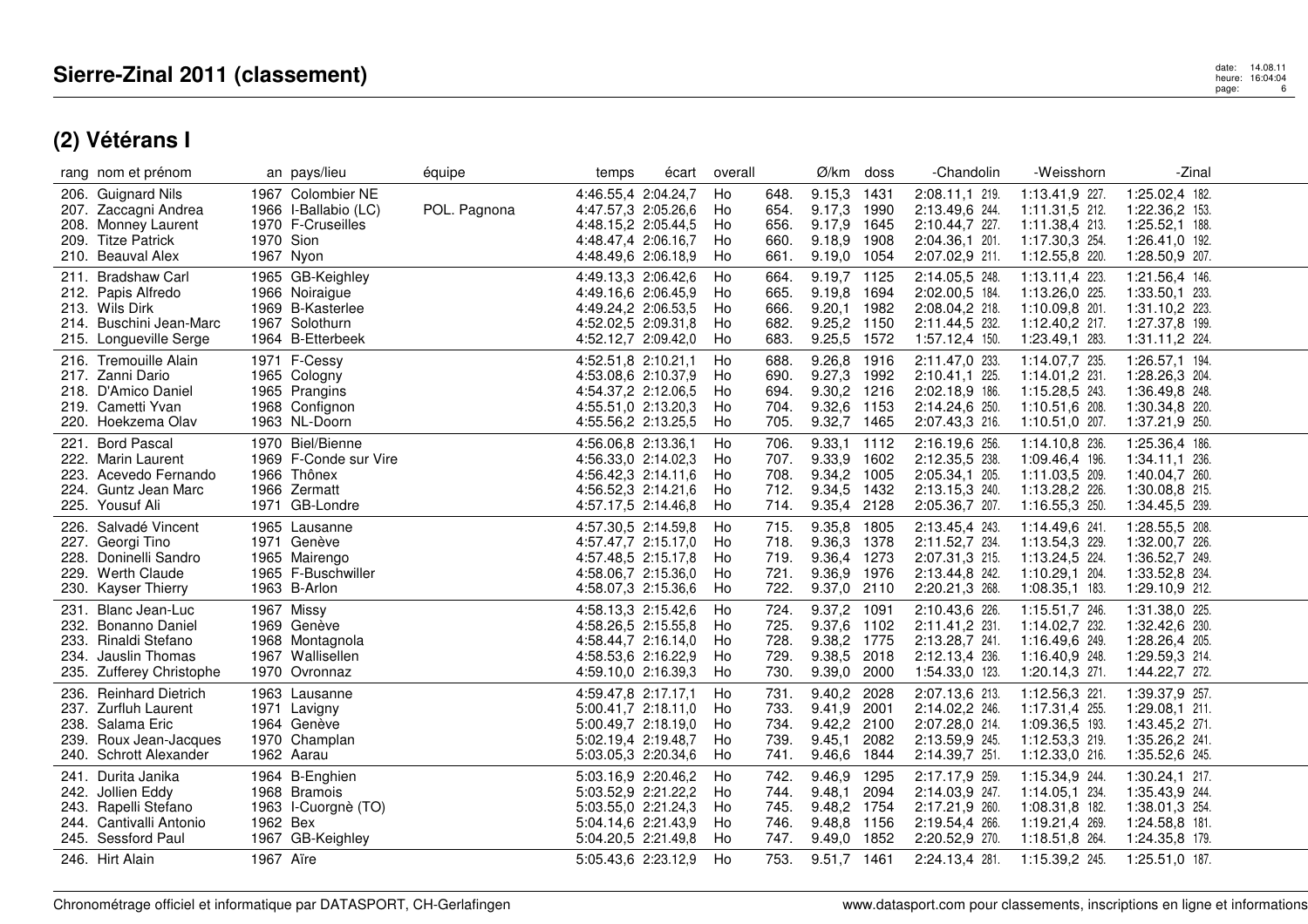|                              | rang nom et prénom                                                                                                     |          | an pays/lieu                                                                                           | équipe | temps                                                                                                           | écart | overall                    |                              | Ø/km                                                                                                  | doss                 | -Chandolin                                                                             | -Weisshorn                                                                             | -Zinal                                                                                 |  |
|------------------------------|------------------------------------------------------------------------------------------------------------------------|----------|--------------------------------------------------------------------------------------------------------|--------|-----------------------------------------------------------------------------------------------------------------|-------|----------------------------|------------------------------|-------------------------------------------------------------------------------------------------------|----------------------|----------------------------------------------------------------------------------------|----------------------------------------------------------------------------------------|----------------------------------------------------------------------------------------|--|
|                              | 247. Alleyn Rudy<br>248. Lennquist Alain<br>249. Beaujon Thierry                                                       |          | 1965 Sugiez<br>1967 S-Karlstad<br>1963 F-Goux les Usiers                                               |        | 5:06.24,7 2:23.54,0<br>5:06.46.5 2:24.15.8<br>5:06.56,0 2:24.25,3                                               |       | Ho<br>Ho<br>Ho             | 756.<br>758.<br>759.         | 9.53,0<br>9.53,7 1549<br>9.54,0 1052                                                                  | 1013                 | 2:15.26,4 253.<br>2:24.57,7 287.<br>2:12.58,9 239.                                     | 1:20.26,0 272.<br>1:14.19,1 238.<br>1:13.56,6 230.                                     | 1:30.32,3 218.<br>1:27.29,7 197.<br>1:40.00,5 259.                                     |  |
| 250.                         | Albiston David<br>251. Kelter Jens                                                                                     |          | 1966 B-Etterbeek<br>1970 D-Klettgau                                                                    |        | 5:08.23,3 2:25.52,6<br>5:08.42,4 2:26.11,7                                                                      |       | Ho<br>Ho                   | 763.<br>764.                 | 9.56, 8<br>9.57,4 1508                                                                                | 1010                 | 2:12.31,8 237.<br>2:16.55,7 258.                                                       | 1:17.15,3 252.<br>1:14.19,6 239.                                                       | 1:38.36,2 256.<br>1:37.27,1 251.                                                       |  |
| 253.<br>254.<br>255.<br>256. | 252. Keller Roland<br>Touren Romain<br><b>Bourgine Philippe</b><br>Szabo Norbert<br><b>Taubert Peter</b>               | 1966 Ins | 1968 D-Klettgau<br>1970 F-Gaillard<br>1964 F-Collonges-sous-Salève<br>1965 Lenzburg                    |        | 5:08.42,7 2:26.12,0<br>5:08.43,8 2:26.13,1<br>5:10.20.6 2:27.49.9<br>5:10.53,2 2:28.22,5<br>5:13.24,4 2:30.53,7 |       | Ho<br>Ho<br>Ho<br>Ho<br>Ho | 765.<br>766.<br>772.<br>776. | 9.57,5<br>9.57,5 1912<br>10.00,6 1118<br>10.01,7 1889<br>785. 10.06,5 1893                            | 1507                 | 2:16.51,7 257.<br>2:22.21,8 276.<br>2:22.08,9 275.<br>2:23.27,7 280.<br>2:09.32,6 222. | 1:14.22,3 240.<br>1:14.03,0 233.<br>1:17.37,0 256.<br>1:20.28,7 273.<br>1:17.40,1 257. | 1:37.28,7 252.<br>1:32.19,0 228.<br>1:30.34,7 219.<br>1:26.56,8 193.<br>1:46.11,7 278. |  |
| 257.<br>259.<br>260.         | Schenker Jean-Martin<br>258. Peters Jean Louis<br><b>Graw Yves</b><br><b>Gibert Philippe</b><br>261. Ziazi Najib       |          | 1964 Genève<br>1963 B-Ixelles<br>1966 F-Furchhausen<br>1967 Genève<br>1963 Thônex                      |        | 5:13.33,3 2:31.02,6<br>5:14.22,6 2:31.51,9<br>5:14.31,1 2:32.00,4<br>5:16.55,0 2:34.24,3<br>5:17.28,8 2:34.58,1 |       | Ho<br>Ho<br>Ho<br>Ho<br>Ho |                              | 786. 10.06,8<br>788. 10.08,4 1719<br>789. 10.08,7 1415<br>796. 10.13,3 1393<br>797. 10.14,4 2123      | 1825                 | 2:15.49,2 255.<br>2:21.43,4 273.<br>2:11.14,4 229.<br>2:24.45,6 285.<br>2:17.43,5 262. | 1:17.51,6 260.<br>1:11.59,0 215.<br>1:20.58,1 275.<br>1:17.05,9 251.<br>1:18.19,8 261. | 1:39.52,5 258.<br>1:40.40,2 263.<br>1:42.18,6 268.<br>1:35.03,5 240.<br>1:41.25,5 265. |  |
|                              | 262. Berguerand Alain<br>263. Wegnez Gilbert<br>264. Bullio Guido<br>265. Engels Marc<br>266. Vermeere Didier          |          | 1964 Lausanne<br>1966 Engollon<br>1964 I-Ponderano (BI)<br>1963 B-Kraainem<br>1970 B-Tubize            |        | 5:17.54,7 2:35.24,0<br>5:18.22,8 2:35.52,1<br>5:18.30,1 2:35.59,4<br>5:18.33,5 2:36.02,8<br>5:18.33,8 2:36.03,1 |       | Ho<br>Ho<br>Ho<br>Ho<br>Ho |                              | 800. 10.15,3 1071<br>802. 10.16,2 1966<br>804. 10.16,4 1145<br>805. 10.16,5 1315<br>806. 10.16,5 1939 |                      | 2:08.32,2 220.<br>2:19.51,0 265.<br>2:14.52,8 252.<br>2:25.01,7 288.<br>2:24.53,3 286. | 1:16.27,7 247.<br>1:20.13,7 270.<br>1:17.46,3 258.<br>1:19.02,5 266.<br>1:19.11,4 268. | 1:52.54,8 289.<br>1:38.18,1 255.<br>1:45.51,0 277.<br>1:34.29,3 238.<br>1:34.29,1 237. |  |
|                              | 267. Lecolier Serge<br>268. Bitterlin Stephan<br>269. Bessie Eric<br>270. Halbleib Jürgen<br>271. Bailly Laurent       |          | 1966 B-Néchin<br>1962 Jegenstorf<br>1964 F-Cruseilles<br>1969 D-Gundelfingen<br>1969 B-Noiseux         |        | 5:19.01,6 2:36.30,9<br>5:19.58,4 2:37.27,7<br>5:20.30,7 2:38.00,0<br>5:21.55,0 2:39.24,3<br>5:23.13,7 2:40.43,0 |       | Ho<br>Ho<br>Ho<br>Ho<br>Ho |                              | 809. 10.17,4 1541<br>811. 10.19,3 1089<br>813. 10.20,3 1080<br>817. 10.23,0 1438<br>818. 10.25,6      | 1032                 | 2:20.03,1 267.<br>2:24.35,0 283.<br>2:14.15,2 249.<br>2:22.57,8 278.<br>2:30.53,6 294. | 1:17.51,2 259.<br>1:15.12,9 242.<br>1:24.22,9 284.<br>1:18.47,0 262.<br>1:19.06,6 267. | 1:41.07,3 264.<br>1:40.10,5 262.<br>1:41.52,6 267.<br>1:40.10,2 261.<br>1:33.13,5 232. |  |
| 275.                         | 272. Ayer Sylvain<br>273. Perrinjaquet Olivier<br>274. Henna Philippe<br><b>Zingg Marc</b><br>276. D'Alberti Francesco | 1968 Bex | 1969 Savagnier<br>1963 F-Kembs<br>1971 Mase<br>1969 I-Brebbia (VA)                                     |        | 5:24.55,2 2:42.24,5<br>5:25.52,0 2:43.21,3<br>5:25.57,1 2:43.26,4<br>5:27.49.3 2:45.18.6<br>5:28.19,2 2:45.48,5 |       | Ho<br>Ho<br>Ho<br>Ho<br>Ho | 825.<br>826.                 | 822. 10.28,8<br>824. 10.30,7 1716<br>10.30,8 1452<br>10.34,4<br>828. 10.35,4 1215                     | 1024<br>1998         | 2:17.48,0 263.<br>2:04.11,4 196.<br>2:17.35,3 261.<br>2:24.41,3 284.<br>2:21.27,2 271. | 1:22.14,4 278.<br>1:27.15,0 292.<br>1:21.48,1 277.<br>1:27.26,3 294.<br>1:21.25,5 276. | 1:44.52,8 273.<br>1:54.25,6 291.<br>1:46.33,7 279.<br>1:35.41,7 243.<br>1:45.26,5 274. |  |
| 277.<br>280.                 | Grandchamp Yves<br>278. Neusüss Martin<br>278. Vetter Martin<br>Chopard Jean-Luc<br>281. Mager Hans-Jurgen             |          | 1963 Sullens<br>1971 D-Frankfurt<br>1971 D-Pforzheim<br>1962 Petit-Lancy<br>1966 NL-Hollandsche Rading |        | 5:28.33,6 2:46.02,9<br>5:29.29,1 2:46.58,4<br>5:29.29,1 2:46.58,4<br>5:31.13,5 2:48.42,8<br>5:32.33,5 2:50.02,8 |       | Ho<br>Ho<br>Ho<br>Ho<br>Ho | 829.<br>839.                 | 10.35,9 1412<br>831. 10.37,7 1670<br>831. 10.37,7 1942<br>10.41,0 1187<br>842. 10.43,6 1589           |                      | 2:19.39,4 264.<br>2:21.41,7 272.<br>2:21.48,5 274.<br>2:31.06,9 297.<br>2:24.29,7 282. | 1:23.10,7 282.<br>1:18.55,7 265.<br>1:18.51,1 263.<br>1:17.29,1 253.<br>1:22.19,4 279. | 1:45.43,5 275.<br>1:48.51,7 285.<br>1:48.49,5 284.<br>1:42.37,5 270.<br>1:45.44,4 276. |  |
| 284.<br>286.                 | 282. Pittet Jean-François<br>283. Mutschler Remy<br>Dro Philippe<br>285. Kartobi Redouane<br>De Koning Alex            |          | 1965 Villars-le-Terroir<br>1963 F-Routelle<br>1962 Allschwil<br>1969 B-Bruxelles<br>1964 B-Grimbergen  |        | 5:35.14,6 2:52.43,9<br>5:35.38,2 2:53.07,5<br>5:36.07,3 2:53.36,6<br>5:38.35,0 2:56.04,3<br>5:44.54,1 3:02.23,4 |       | Ho<br>Ho<br>Ho<br>Ho<br>Ho | 853.                         | 851. 10.48,8<br>852. 10.49,6 1665<br>10.50,5 1281<br>856. 10.55,3<br>871. 11.07,5                     | 1733<br>1505<br>1233 | 2:32.00,3 298.<br>2:22.49,1 277.<br>2:32.50,2 299.<br>2:20.32,5 269.<br>2:34.12,5 301. | 1:20.49.5 274.<br>1:24.56,6 285.<br>1:25.30,0 287.<br>1:26.45,8 289.<br>1:22.48,3 280. | 1:42.24,8 269.<br>1:47.52,5 280.<br>1:37.47,1 253.<br>1:51.16,7 288.<br>1:47.53,3 282. |  |
|                              | 287. Bédat Xavier                                                                                                      |          | 1968 Cornol                                                                                            |        | 5:45.48,6 3:03.17,9                                                                                             |       | Ho                         |                              | 873. 11.09,3 1056                                                                                     |                      | 2:31.06,1 296.                                                                         | 1:26.49,6 290.                                                                         | 1:47.52,9 281.                                                                         |  |